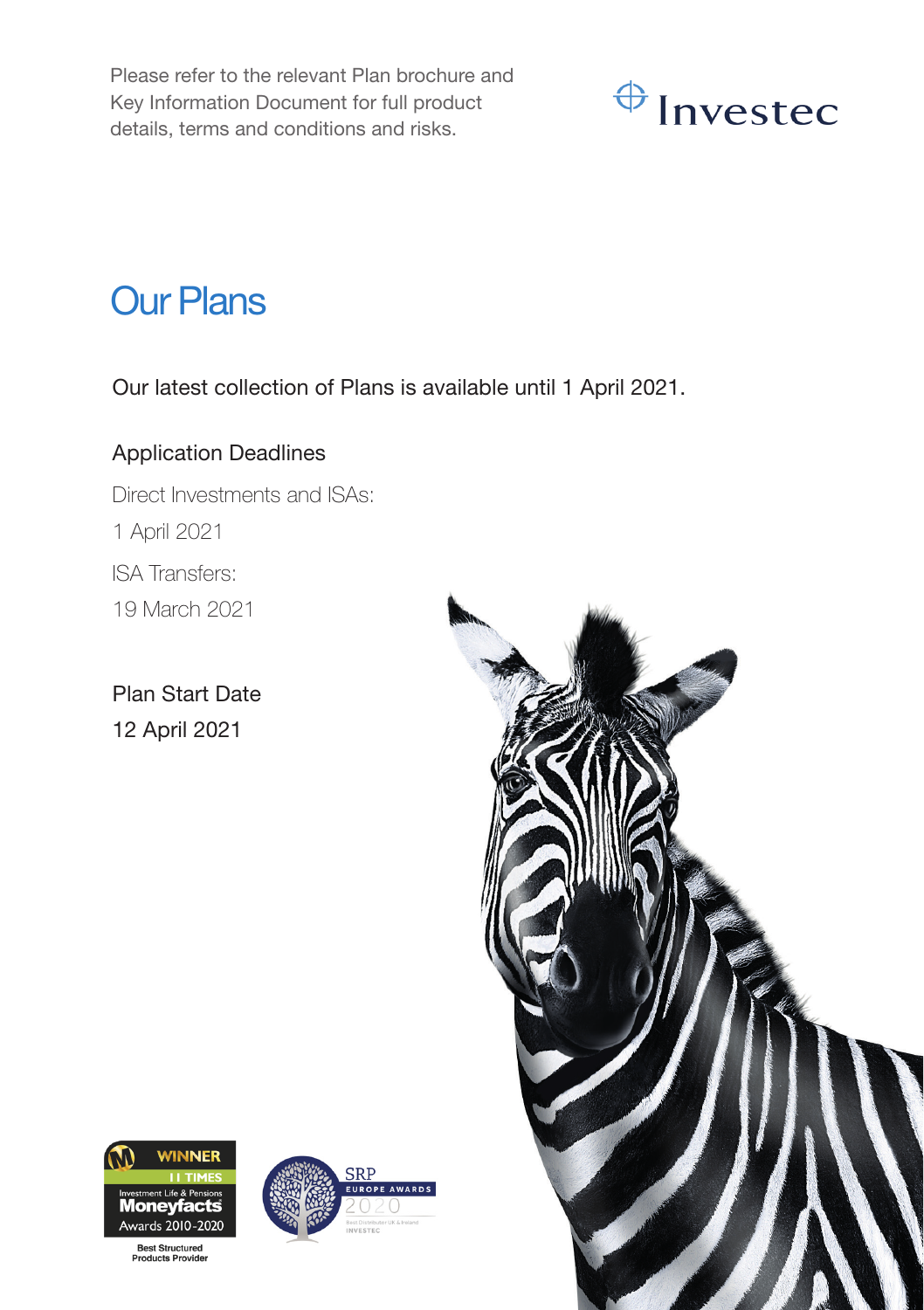# Important Information

This document gives a high-level view of our current range of Plans. Investec Structured Products are offered exclusively through financial advisers.

The information in this document does not constitute tax, legal or investment advice from Investec.

You should think carefully about the features and risks of our Plans and whether they suit your personal circumstances and attitude to risk.

You should seek advice from a financial adviser before deciding to invest.

Prior to making an investment decision, you must ensure that you read and understand the Plan brochure and Key Information Document.

For further information please speak to your financial adviser or visit www.investec.com/en\_gb/investment/structured-products.html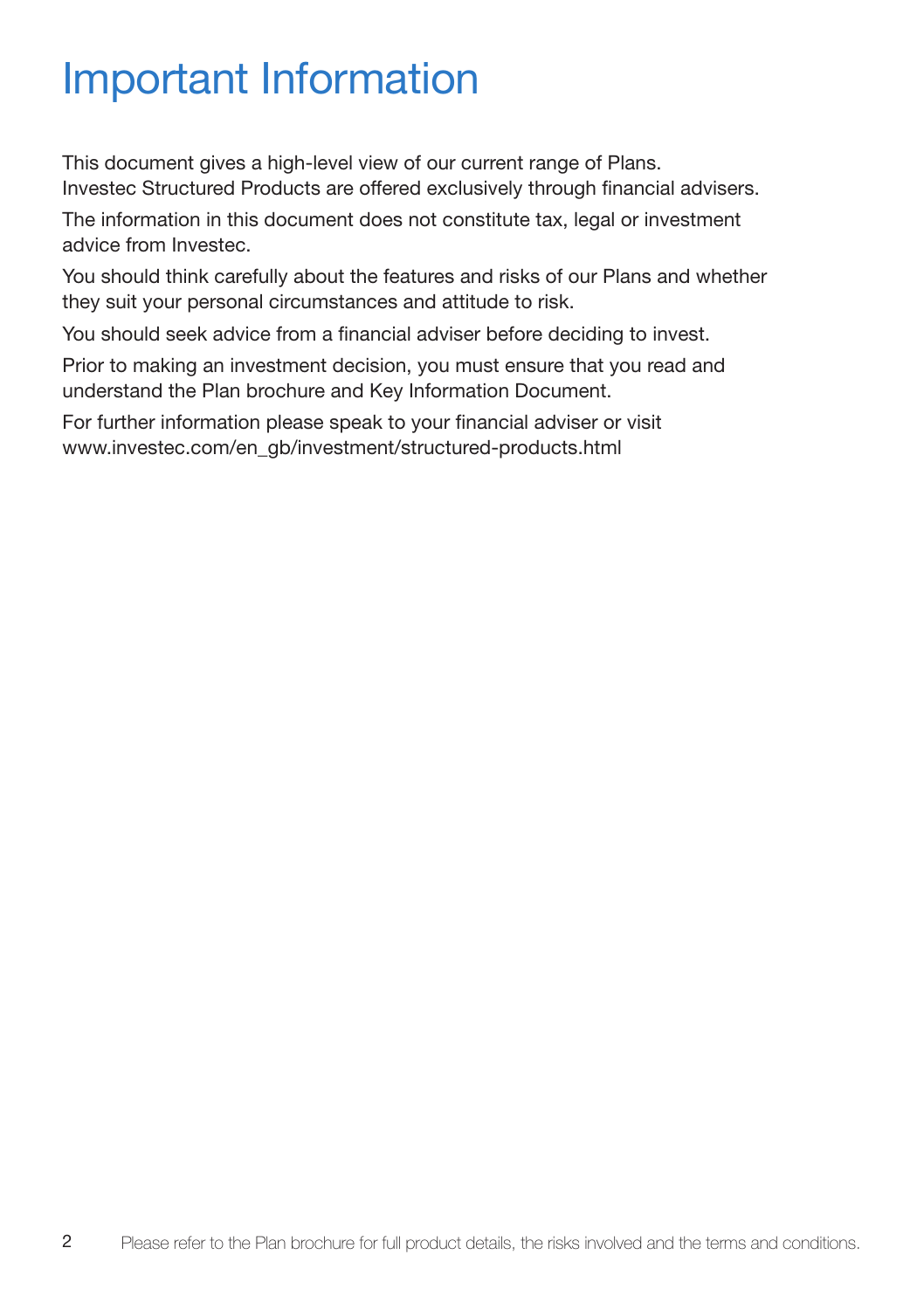## Deposit Plans

## FTSE 100 Income Deposit Plan 41 – Monthly

**Term 6 Years** 

#### Return

Income payments of 0.13% per month (equal to 1.56% per annum) over the 6 year term if the FTSE 100 is higher than 75% of its starting level on each monthly anniversary.

## Key risk

No income payments will be paid if the FTSE 100 finishes lower than 75% of its starting level on every monthly anniversary.

For direct investments any income payments made are expected to be liable to Income Tax.

Any income payments will be paid gross.

## FTSE 100 3 Year Defensive Deposit Plan 27

Term 3 Years

#### Return

3.5% return if the FTSE 100 is higher than 90% of its starting level after 3 years (paid at maturity). This is equivalent to 1.16% per annum (not compounded).

## FTSE 100 3 Year Deposit Plan 63

Term 3 Years

## Return

4.5% return if the FTSE 100 is higher than its starting level after 3 years (paid at maturity). This is equivalent to 1.5% per annum (not compounded).

## Key risk

Growth Plans

Income Plan

If the FTSE 100 finishes equal to or lower than 90% of its starting level, you will only get back your initial deposit.

For direct investments any return at maturity is expected to be liable to Income Tax.

Any maturity return will be paid gross.

### Key risk

If the FTSE 100 finishes equal to or lower than its starting level, you will only get back your initial deposit.

For direct investments any return at maturity is expected to be liable to Income Tax.

Any maturity return will be paid gross.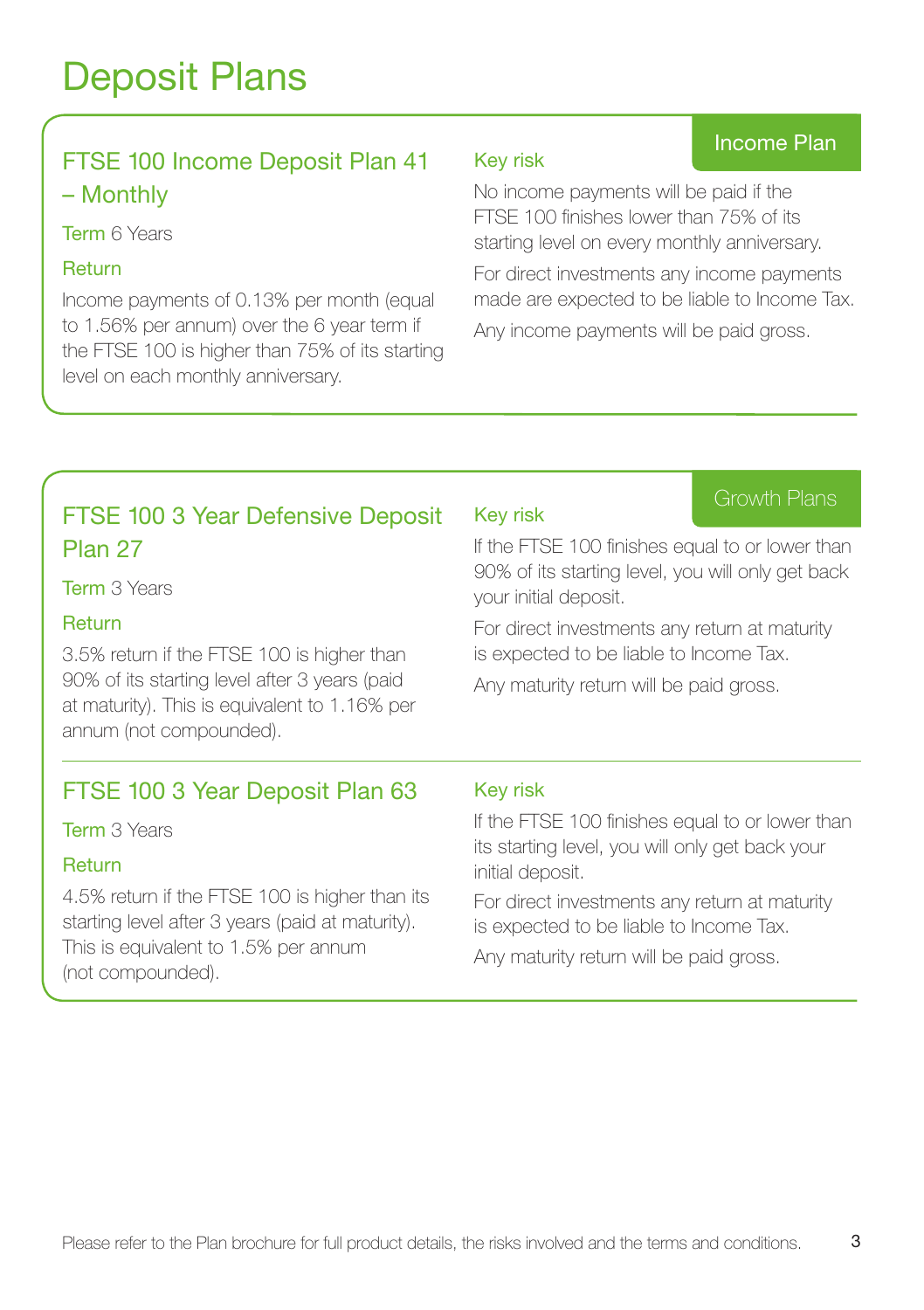## Deposit Plans

## FTSE 100 6 Year Defensive Deposit Plan 35 (Min Return version)

#### **Term 6 Years**

#### Return

12% return if the FTSE 100 is higher than its starting level after 6 years (paid at maturity). This is equivalent to 2% per annum (not compounded).

#### Key risk

## Growth Plans

If the FTSE 100 finishes equal to or lower than its starting level, you will get back your initial deposit, plus a 4.5% return. This is equivalent to 0.75% per annum (not compounded).

For direct investments any return at maturity is expected to be liable to Income Tax.

Any maturity return will be paid gross.

## FTSE 100 6 Year Deposit Plan 25

**Term 6 Years** 

### Return

19.5% return if the FTSE 100 is higher than its starting level after 6 years (paid at maturity). This is equivalent to 3.25% per annum (not compounded).

## FTSE 100 Defensive Kick-Out Deposit Plan 25

Term 6 Years

## Return

Potential for maturity at the end of years 3, 4, 5 or 6 with a payment equal to 1.75% per annum (not compounded) if the FTSE 100 is above a specified percentage of its starting level. These percentages are 100% in year 3 and reduce by 5% per annum to 85% in year 6.

## Key risk

If the FTSE 100 finishes equal to or lower than its starting level, you will only get back your initial deposit.

For direct investments any return at maturity is expected to be liable to Income Tax. Any maturity return will be paid gross.

#### Key risk

If the FTSE 100 finishes equal to or lower than 85% of its starting level after 6 years, you will only get back your initial deposit.

For direct investments any return at maturity is expected to be liable to Income Tax.

Any maturity return will be paid gross.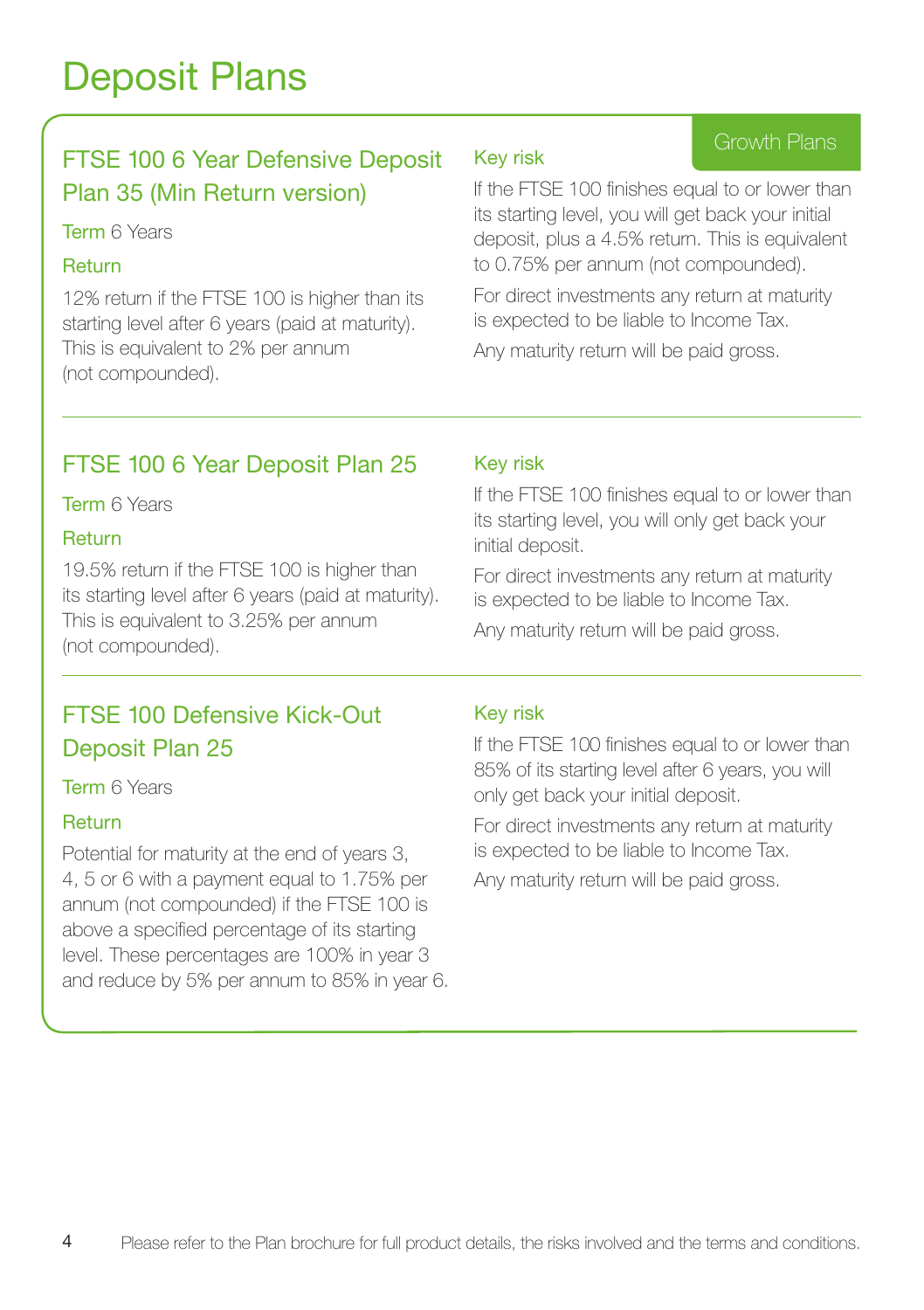## FTSE 100 Kick-Out Deposit Plan 99

**Term 6 Years** 

#### **Return**

Potential for maturity at the end of years 3, 4, 5 or 6 with a payment equal to 2.5% per annum (not compounded) if the FTSE 100 is above its starting level.

#### Key risk

Growth Plans

If the FTSE 100 finishes equal to or lower than its starting level after 6 years, you will only get back your initial deposit.

For direct investments any return at maturity is expected to be liable to Income Tax.

Any maturity return will be paid gross.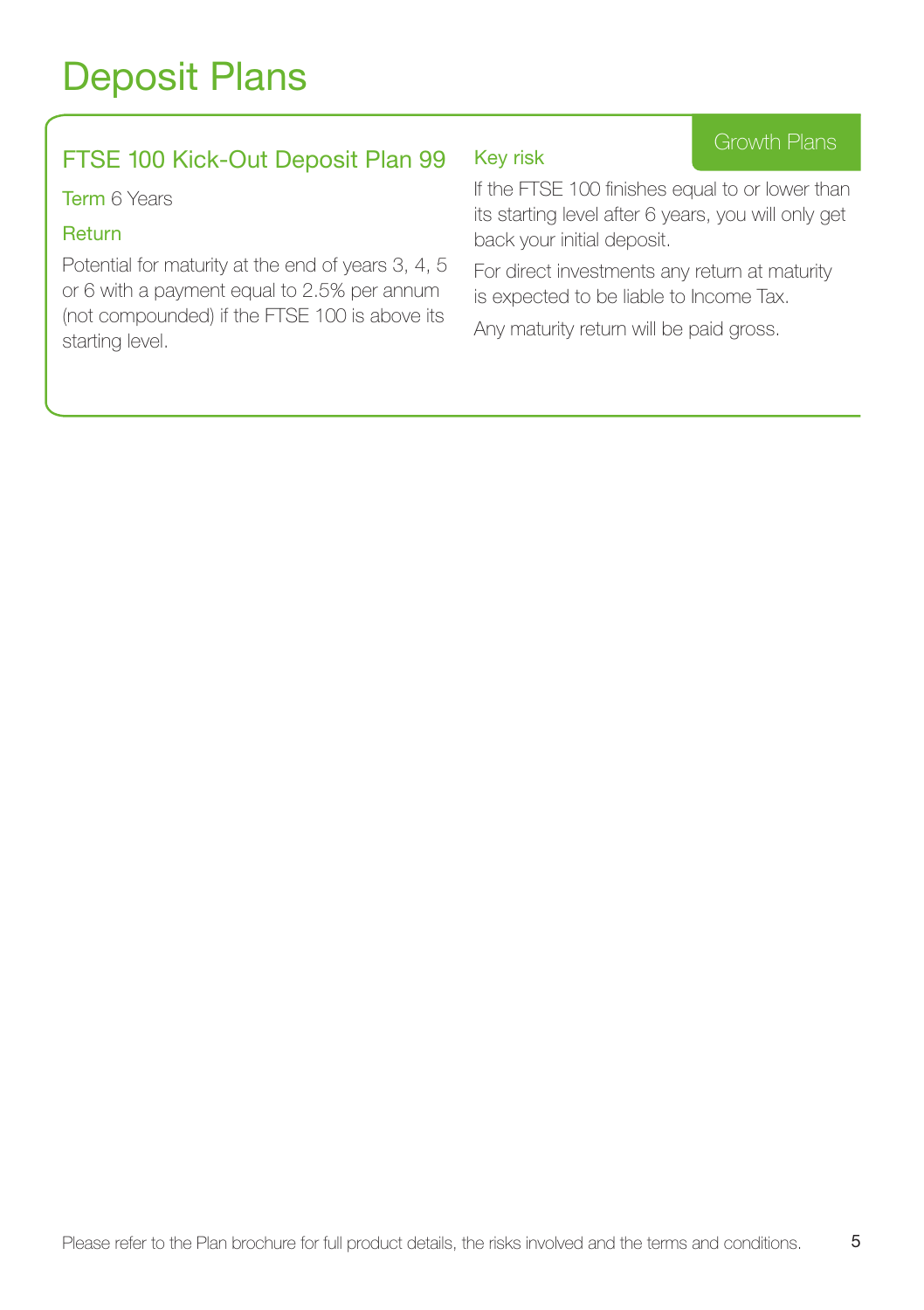## FTSE 100 Step Down Kick-Out Plan 42 - BNP version

#### **Term 6 Years**

## Return

Potential for maturity at the end of years 2, 3, 4, 5 or 6 with a payment equal to 5.43% per annum (not compounded), if the FTSE 100 is equal to or higher than a specified percentage of its starting level. These percentages are 100% in year 2 and reduce by 5% per annum to 80% in year 6.

## FTSE 100 Enhanced Kick-Out Plan 99 - BNP version

Term **6 Years** 

## Return

Potential for maturity at the end of years 1, 2, 3, 4, 5 or 6 with a payment equal to 8.1% per annum (not compounded) if the FTSE 100 is equal to or higher than its starting level.

## FTSE 100 8 Year Kick-Out Plan 8 - BNP version

Term 8 Years

#### **Return**

Potential for maturity at the end of years 2, 3, 4, 5, 6, 7 or 8 with a payment equal to 7.45% per annum (not compounded) if the FTSE 100 is equal to or higher than its starting level.

#### Risk to capital

If the Plan runs for the full 6 years and the FTSE 100 finishes lower than 60% of its starting level, you will lose some or all of your initial investment.

For direct investments, any return at maturity is expected to be liable to Capital Gains Tax. Any maturity return will be paid gross.

## Risk to capital

If the Plan runs for the full 6 years and the FTSE 100 finishes lower than 60% of its starting level, you will lose some or all of your initial investment.

For direct investments, any return at maturity is expected to be liable to Capital Gains Tax.

Any maturity return will be paid gross.

## Risk to capital

If the Plan runs for the full 8 years and the FTSE 100 finishes lower than 60% of its starting level, you will lose some or all of your initial investment.

For direct investments, any return at maturity is expected to be liable to Capital Gains Tax.

Any maturity return will be paid gross.

## Growth Plans